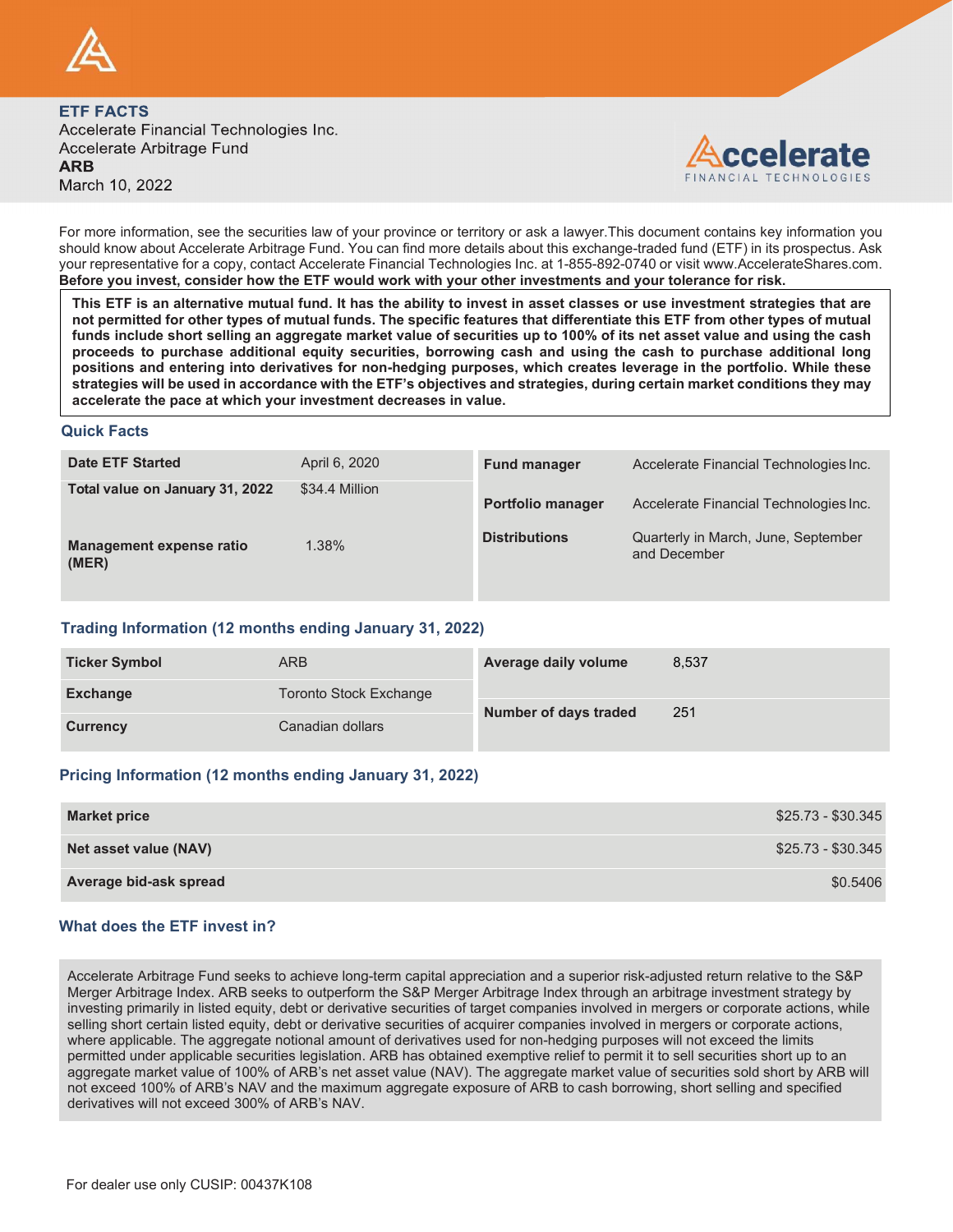

# Accelerate Arbitrage Fund March 10, 2022

| <b>Accelerate Arbitrage Fund</b>                                                                                                                                                         |        |       |                                                                                                                                                                |              | <b>March 10, 2022</b> |         |
|------------------------------------------------------------------------------------------------------------------------------------------------------------------------------------------|--------|-------|----------------------------------------------------------------------------------------------------------------------------------------------------------------|--------------|-----------------------|---------|
|                                                                                                                                                                                          |        |       |                                                                                                                                                                |              |                       |         |
| The charts below give you a snapshot of the ETF's investments on January 31, 2022. The ETF's investments will change                                                                     |        |       |                                                                                                                                                                |              |                       |         |
| Top 10 investments (January 31, 2022)<br>1. Cominar REIT                                                                                                                                 |        | 4.14% | Fund Exposure (January 31, 2022)                                                                                                                               | <b>Short</b> | <b>Net</b>            | Gross   |
| 2. Nuance Communications Inc.                                                                                                                                                            |        | 4.10% | Long<br>101.50%                                                                                                                                                | $-3.20%$     | 98.30%                | 104.70% |
| 3. Cerner Corp                                                                                                                                                                           |        | 4.08% | <b>Total Exposure</b>                                                                                                                                          |              |                       |         |
| 4. Rogers Corp                                                                                                                                                                           |        | 3.33% | 101.50%                                                                                                                                                        | $-3.20%$     | 98.30%                | 104.70% |
| 5. Welbilt Inc                                                                                                                                                                           |        | 3.12% |                                                                                                                                                                |              |                       |         |
| 6. TriState Capital Holdings Inc                                                                                                                                                         |        | 3.00% |                                                                                                                                                                |              |                       |         |
| 7. Bottomline Technologies DE Inc                                                                                                                                                        |        | 2.53% | <b>Deal Type Exposure</b>                                                                                                                                      |              |                       |         |
| 8. M3-Brigade Acquisition II Corp                                                                                                                                                        |        | 2.10% | (January 31, 2022)                                                                                                                                             |              |                       |         |
| 9. GreenSky Inc                                                                                                                                                                          |        | 1.71% | LBO                                                                                                                                                            | 1.60%        |                       |         |
| 10. Vickers Vantage Corp I                                                                                                                                                               |        | 1.63% | <b>SPAC</b>                                                                                                                                                    | 81.70%       |                       |         |
| Total percentage of top 10 investments:                                                                                                                                                  | 29.74% |       | Strategic                                                                                                                                                      | 16.70%       |                       |         |
| Total number of investments:                                                                                                                                                             | 231    |       | <b>Total Exposure</b>                                                                                                                                          | 100.00%      |                       |         |
| How risky is it?                                                                                                                                                                         |        |       | <b>Risk rating</b>                                                                                                                                             |              |                       |         |
| The value of the ETF can go down as well as up. You could<br>lose money.                                                                                                                 |        |       | Accelerate Financial Technologies Inc. has rated the volatility<br>of this ETF as low.                                                                         |              |                       |         |
| One way to gauge risk is to look at how much an ETF's returns<br>change over time. This is called "volatility".                                                                          |        |       | This rating is based on how much the ETF's returns have<br>changed from year to year. It doesn't tell you how volatile the                                     |              |                       |         |
| In general, ETFs with higher volatility will have returns that<br>change more over time. They typically have a greater chance                                                            |        |       | ETF will be in the future. The rating can change over time. An<br>ETF with a low risk rating can still lose money.                                             |              |                       |         |
| of losing money and may have a greater chance of higher<br>returns. ETFs with lower volatility tend to have returns that<br>change less over time. They typically have lower returns and |        |       | Low to<br>Low<br>Medium                                                                                                                                        | Medium       | Medium to<br>High     | High    |
| may have a lower chance of losing money.                                                                                                                                                 |        |       | For more information about the risk rating and specific risks<br>that can affect the ETF's returns, see the "Risk Factors" section<br>of the ETF's prospectus. |              |                       |         |
|                                                                                                                                                                                          |        |       | No guarantees<br>ETFs do not have any guarantees. You may not get back the                                                                                     |              |                       |         |

In general, ETFs with higher volatility will have returns that change more over time. They typically have a greater chance of losing money and may have a greater chance of higher<br>
returns ETFs with lower volatility tend to have returns that **Low** returns. ETFs with lower volatility tend to have returns that **Low** Low Medium change less over time. They typically have lower returns and In general, Life with nigher volatility will have returns that<br>
of chosing more over time. They typically have a greater chance<br>
of losing money and may have a greater chance of higher<br>
or time. ETFs with lower rolating th

|               |                                                                                                                                                                                                                                                  |              | <b>March 10, 2022</b> |         |      |
|---------------|--------------------------------------------------------------------------------------------------------------------------------------------------------------------------------------------------------------------------------------------------|--------------|-----------------------|---------|------|
|               | ents on January 31, 2022. The ETF's investments will change                                                                                                                                                                                      |              |                       |         |      |
|               | Fund Exposure (January 31, 2022)                                                                                                                                                                                                                 |              |                       |         |      |
| l%            | Long                                                                                                                                                                                                                                             | <b>Short</b> | <b>Net</b>            | Gross   |      |
| $\frac{9}{6}$ | 101.50%                                                                                                                                                                                                                                          | $-3.20%$     | 98.30%                | 104.70% |      |
| 3%            | <b>Total Exposure</b>                                                                                                                                                                                                                            |              |                       |         |      |
| 3%            | 101.50%                                                                                                                                                                                                                                          | $-3.20%$     | 98.30%                | 104.70% |      |
| $2\%$         |                                                                                                                                                                                                                                                  |              |                       |         |      |
| $\frac{9}{6}$ |                                                                                                                                                                                                                                                  |              |                       |         |      |
| 3%            | <b>Deal Type Exposure</b>                                                                                                                                                                                                                        |              |                       |         |      |
| $\frac{9}{6}$ | (January 31, 2022)                                                                                                                                                                                                                               |              |                       |         |      |
| $\frac{9}{6}$ | LBO                                                                                                                                                                                                                                              | 1.60%        |                       |         |      |
| 3%            | <b>SPAC</b>                                                                                                                                                                                                                                      | 81.70%       |                       |         |      |
|               | Strategic                                                                                                                                                                                                                                        | 16.70%       |                       |         |      |
|               | <b>Total Exposure</b>                                                                                                                                                                                                                            | 100.00%      |                       |         |      |
|               | <b>Risk rating</b>                                                                                                                                                                                                                               |              |                       |         |      |
|               | Accelerate Financial Technologies Inc. has rated the volatility<br>of this ETF as <b>low</b> .                                                                                                                                                   |              |                       |         |      |
|               | This rating is based on how much the ETF's returns have<br>changed from year to year. It doesn't tell you how volatile the<br>ETF will be in the future. The rating can change over time. An<br>ETF with a low risk rating can still lose money. |              |                       |         |      |
|               | Low to<br>Low<br>Medium                                                                                                                                                                                                                          | Medium       | Medium to<br>High     |         | High |



### No guarantees

ETFs do not have any guarantees. You may not get back the amount of money you invest.

# Past Performance

## How has the ETF performed?

This section tells you how units of the ETF have performed over the past calendar year, with returns calculated using the ETF's net asset value ("NAV"). Returns are after expenses have been deducted. These expenses reduce the ETF's returns.

### Year-by-year returns

The many distribution of the expense of the experimental to the past calendar year. The chart show vokalis the experiment of this characteristic and the experiment of the experiment of the experiment of the past calendar o In ceneral, ETFs with higher velatility will have returns that  $\frac{ETF}{T}$  will be in the future. The ratio and change over time. An change over time. They the past change over time futures and change over and change over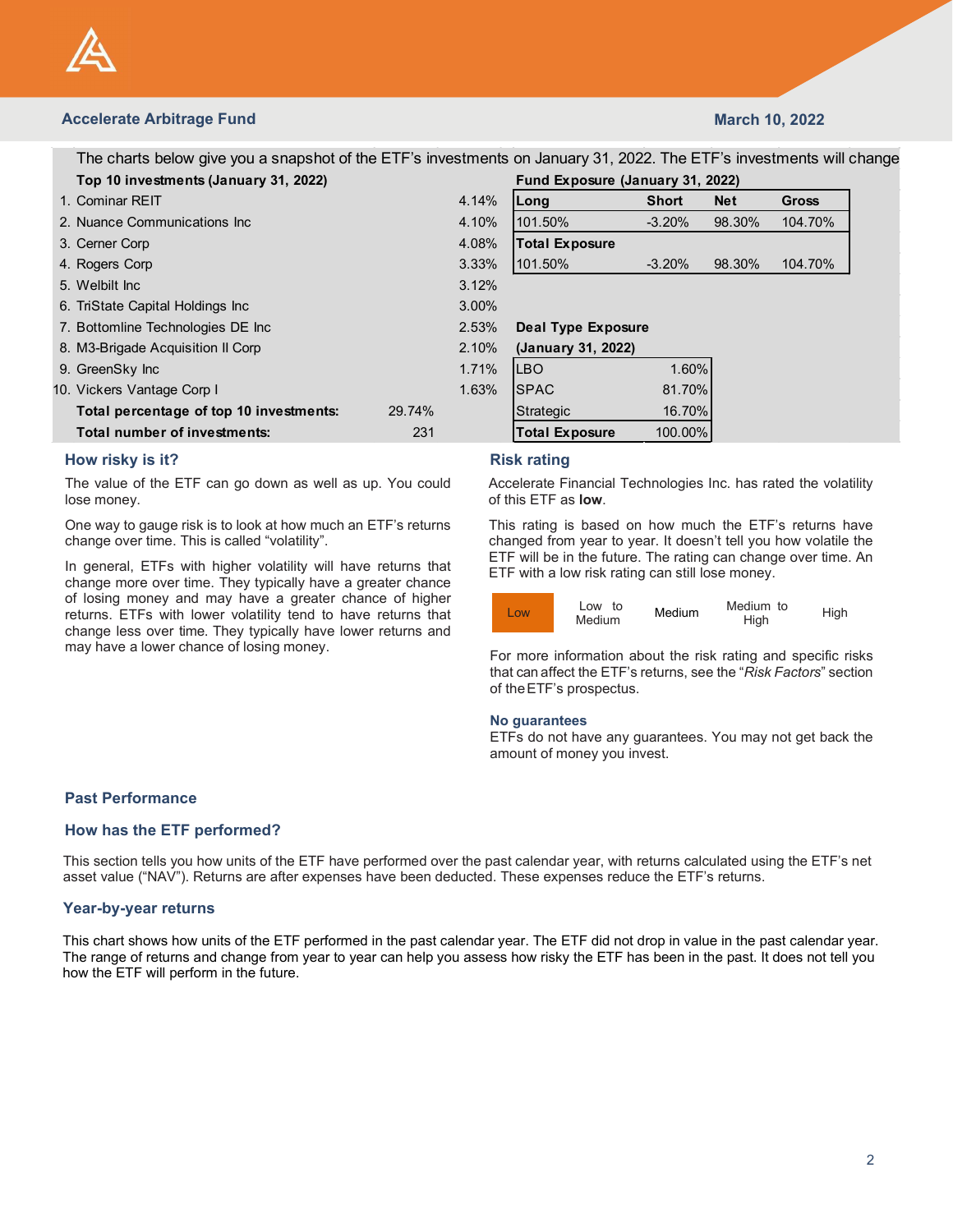

# Accelerate Arbitrage Fund March 10, 2022



## Best and worst 3-month returns

| time.                                                                                  |               |                                                                  | This table shows the best and worst returns for units of the ETF in a 3-month period over the past calendar year. The best and worst<br>3-month returns could be higher or lower in the future. Consider how much of a loss you could afford to take in a short period of |
|----------------------------------------------------------------------------------------|---------------|------------------------------------------------------------------|---------------------------------------------------------------------------------------------------------------------------------------------------------------------------------------------------------------------------------------------------------------------------|
|                                                                                        | <b>Return</b> | 3 months ending                                                  | If you invested \$1,000 at the beginning of the period                                                                                                                                                                                                                    |
| <b>Best return</b>                                                                     | 28.3%         | 2021-01-31                                                       | Your investment would rise to \$1,283.19                                                                                                                                                                                                                                  |
| <b>Worst return</b>                                                                    | $-4.5%$       | 2021-05-31                                                       | Your investment would drop to \$954.71                                                                                                                                                                                                                                    |
| <b>Average return</b><br>to an annual compound return of 19,09%<br><b>Trading ETFs</b> |               |                                                                  | As at January 31, 2022, a person who invested \$1,000 in units of the ETF on its inception would now have \$1,374.72. This works out                                                                                                                                      |
|                                                                                        |               |                                                                  |                                                                                                                                                                                                                                                                           |
| when trading ETFs:                                                                     |               |                                                                  | ETFs hold a basket of investments, like mutual funds, but trade on exchanges like stocks. Here are a few things to keep in mind                                                                                                                                           |
| <b>Pricing</b>                                                                         |               |                                                                  | Net asset value (NAV)<br>Like mutual funds, ETFs have a NAV. It is calculated after the                                                                                                                                                                                   |
| $(NAV)$ .                                                                              |               | ETFs have two sets of prices: market price and net asset value   | close of each trading day and reflects the value of an ETF's<br>investments at that point in time.                                                                                                                                                                        |
| <b>Market Price</b>                                                                    |               | ETFs are bought and sold on exchanges at the market price. The   | NAV is used to calculate financial information for reporting<br>purposes – like the returns shown in this document.                                                                                                                                                       |
|                                                                                        |               | market price can change throughout the trading day. Factors like | <b>Orders</b>                                                                                                                                                                                                                                                             |
| investments can affect the market price.                                               |               | supply, demand, and changes in the value of an ETF's             | There are two main options for placing trades: market orders<br>and limit orders. A market order lets you buy or sell units at the                                                                                                                                        |
| have two parte: hid and ack                                                            |               | You can get price quotes any time during the trading day. Quotes | current market price. A limit order lets you set the price at which<br>vou are willing to huy or cell unite                                                                                                                                                               |

## Average return

# Trading ETFs

## Pricing

### Market Price

You can get price quotes any time during the trading day. Quotes have two parts: bid and ask.

The bid is the highest price a buyer is willing to pay if you want to sell your ETF units. The ask is the lowest price a seller is willing to accept if you want to buy ETF units. The difference between the two is called the "bid-ask spread".

In general, a smaller bid-ask spread means the ETF is more liquid. That means you are more likely to get the price you expect.

### Net asset value (NAV)

### **Orders**

There are two main options for placing trades: market orders and limit orders. A market order lets you buy or sell units at the current market price. A limit order lets you set the price at which you are willing to buy or sell units.

### Timing

In general, market prices of ETFs can be more volatile around the start and end of the trading day. Consider using a limit order or placing a trade at another time during the trading day.